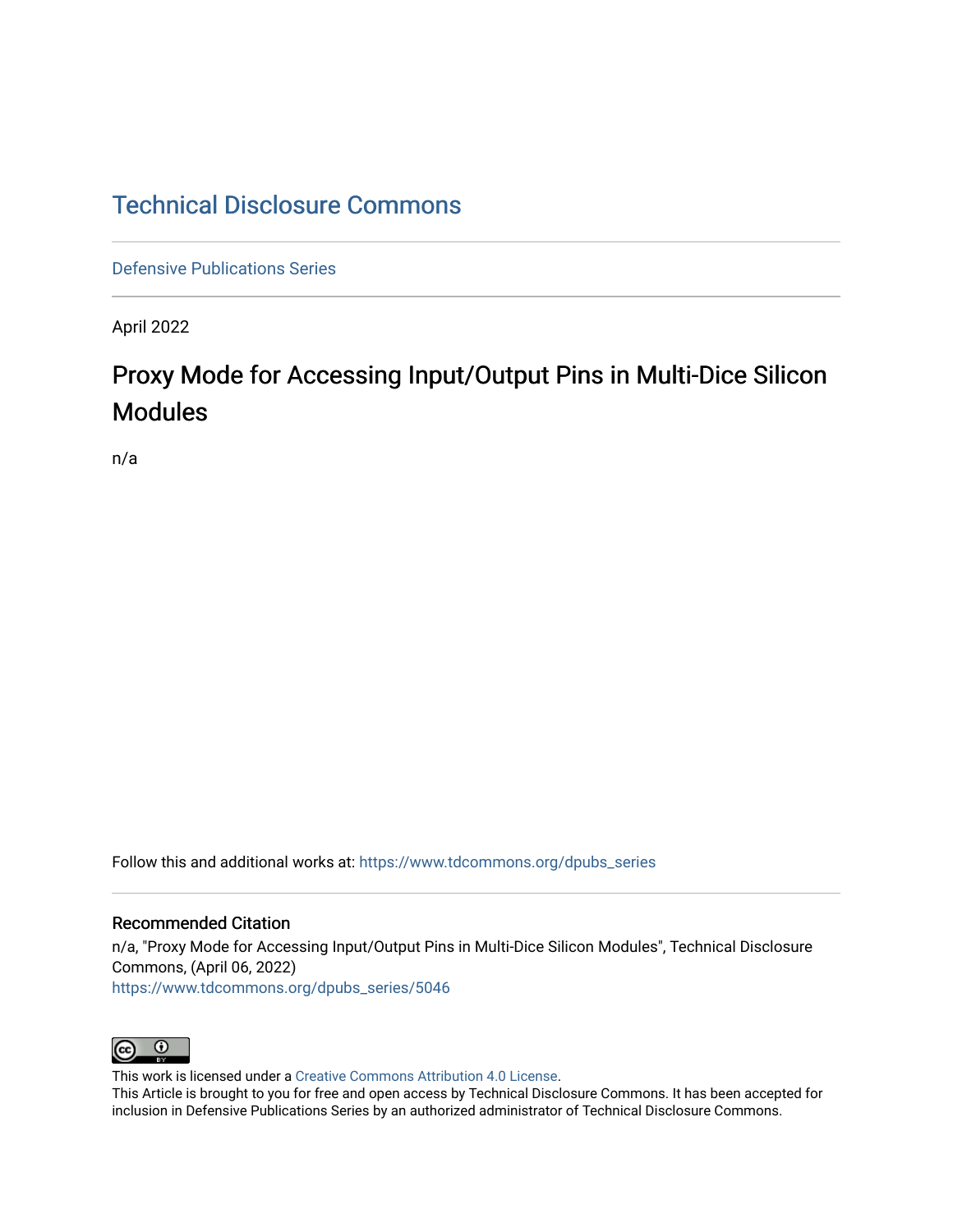## **Proxy Mode for Accessing Input/Output Pins in Multi-Dice Silicon Modules** ABSTRACT

Multi-dice modules can be assembled on a package substrate with high precision and small dimensions, e.g., in micrometers. The package substrate may be a traditional organic substrate, or an advanced substrate such as a silicon interposer, silicon bridge, or 3D silicon stack. Once a multi-die module is assembled, certain edges of an individual die become difficult to access due to their close proximity to other dice. This disclosure describes techniques to address input/output (IO) port access in multi-die modules by utilizing other dice in the module as proxy IOs for a die with limited pin access. Input test patterns and output test results for a dieunder-test with inaccessible ports are routed through another die with accessible ports and with lines of communication with the die-under-test.

#### KEYWORDS

- Application specific integrated circuit (ASIC)
- Automatic test pattern generation (ATPG)
- Design for test (DFT)
- Silicon interposer
- Multi-chip module (MCM)
- Chiplet
- Die-to-die (D2D)
- Test compression
- Scan chain
- Scan chain compression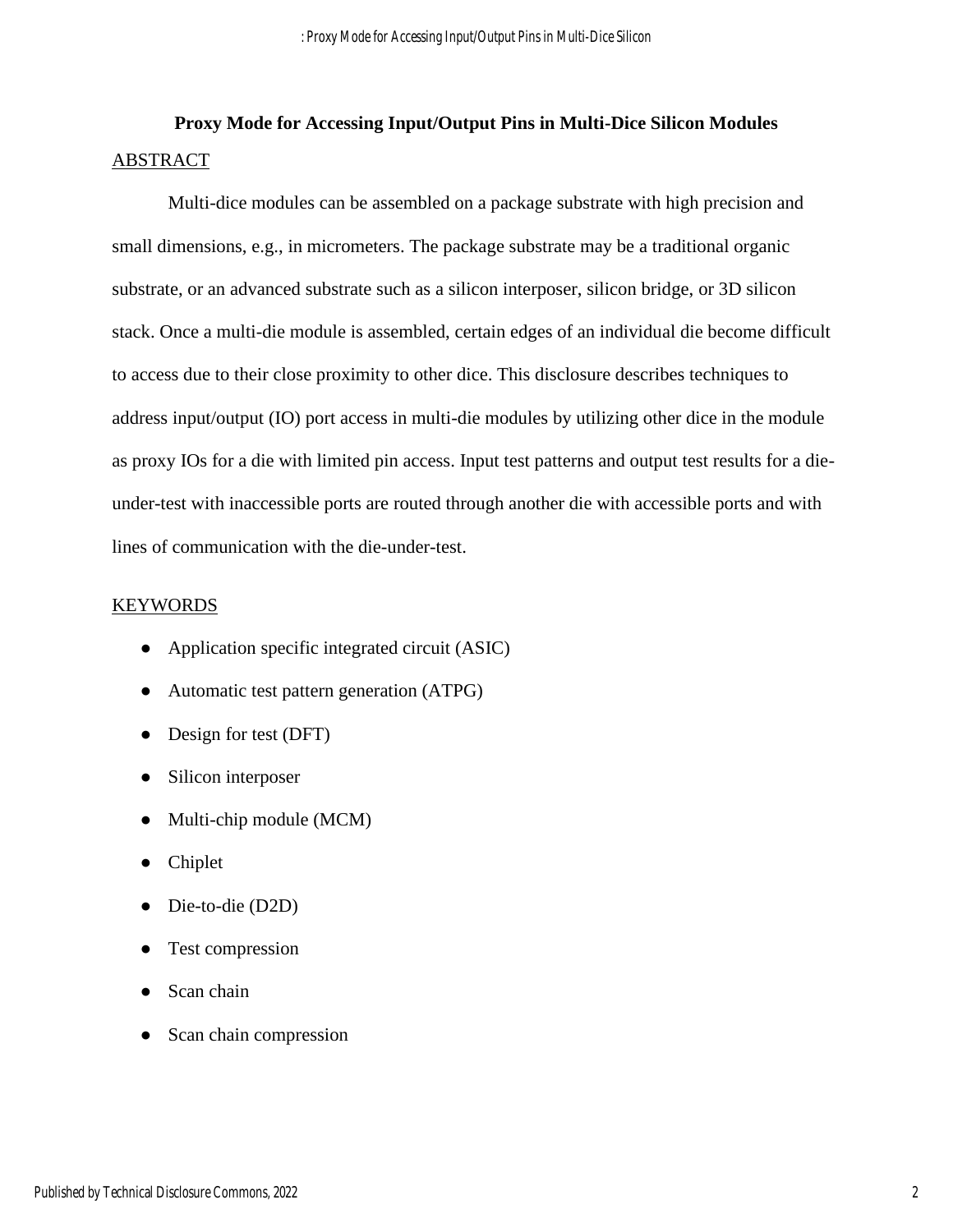#### **BACKGROUND**

Application specific integrated circuits (ASICs) are evolving from single, monolithic silicon dice to heterogeneous multi-die modules. These multi-die modules are typically assembled on a package substrate or silicon interposer with very high precision and very small dimensions, e.g., in micrometers. The package substrate may be a traditional organic substrate, or an advanced substrate such as a silicon interposer, silicon bridge, or 3D silicon stack.

Once a multi-die module is assembled, certain edges of an individual die become difficult to access due to their close proximity to other dice. This leads to problems when performing manufacturing tests such as DFT (design for test) or ATPG (automatic test pattern generation). Die edges, also known as beachfronts, available during single die manufacture may no longer be available once the multi-die module is assembled. ASIC input/output (IO) ports, generally placed along die edges, can become inaccessible upon assembly. IO ports are used by DFT to provide ATPG patterns to the ASIC to test and screen for manufacturing defects. Reduced DFT access in the final packaged module leads to reduced test coverage, potentially resulting in undetected silicon faults or poor yield.

#### DESCRIPTION

This disclosure describes techniques that improve input/output (IO) port access in multichip (or multi-die) modules by utilizing other dice in the module as proxy IOs for a die with limited pin access.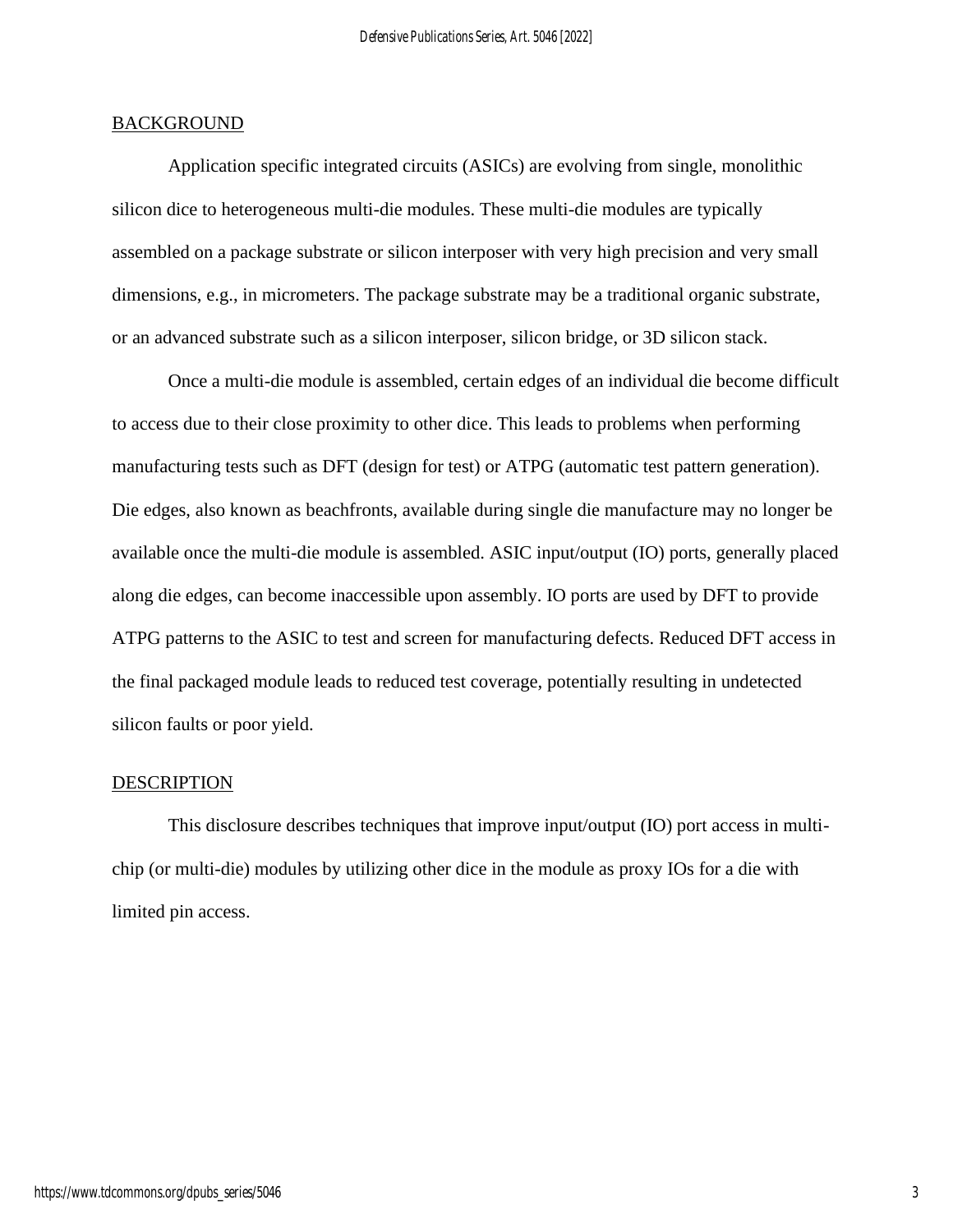

**Fig. 1: Accessing input/output pins in multi-die silicon**

Fig. 1 illustrates an example of accessing input/output pins in multi-die silicon. In this example, the ATPG inputs and outputs of chip B (which can be a main die) are inaccessible once assembled alongside chip A (which can be a chiplet, or another main die). To make the IO pins of chip B accessible, chip A that has accessible input and output pins, is utilized to transport ATPG inputs (102b) into, and ATPG outputs (104b) out of chip B, thereby providing access to the IOs of chip B even after the multi-die module has been assembled. ATPG inputs designed for chip B are provided at the input pins of chip A (102a), and, after exercising chip B, outputs are tapped at the output pins of chip A (104a). Flip-flop cells can be added to chip A to achieve accurate timing of high-speed signals that travel between chips A and B. ATPG patterns developed for standalone testing of chip B can advantageously be ported to the multi-die package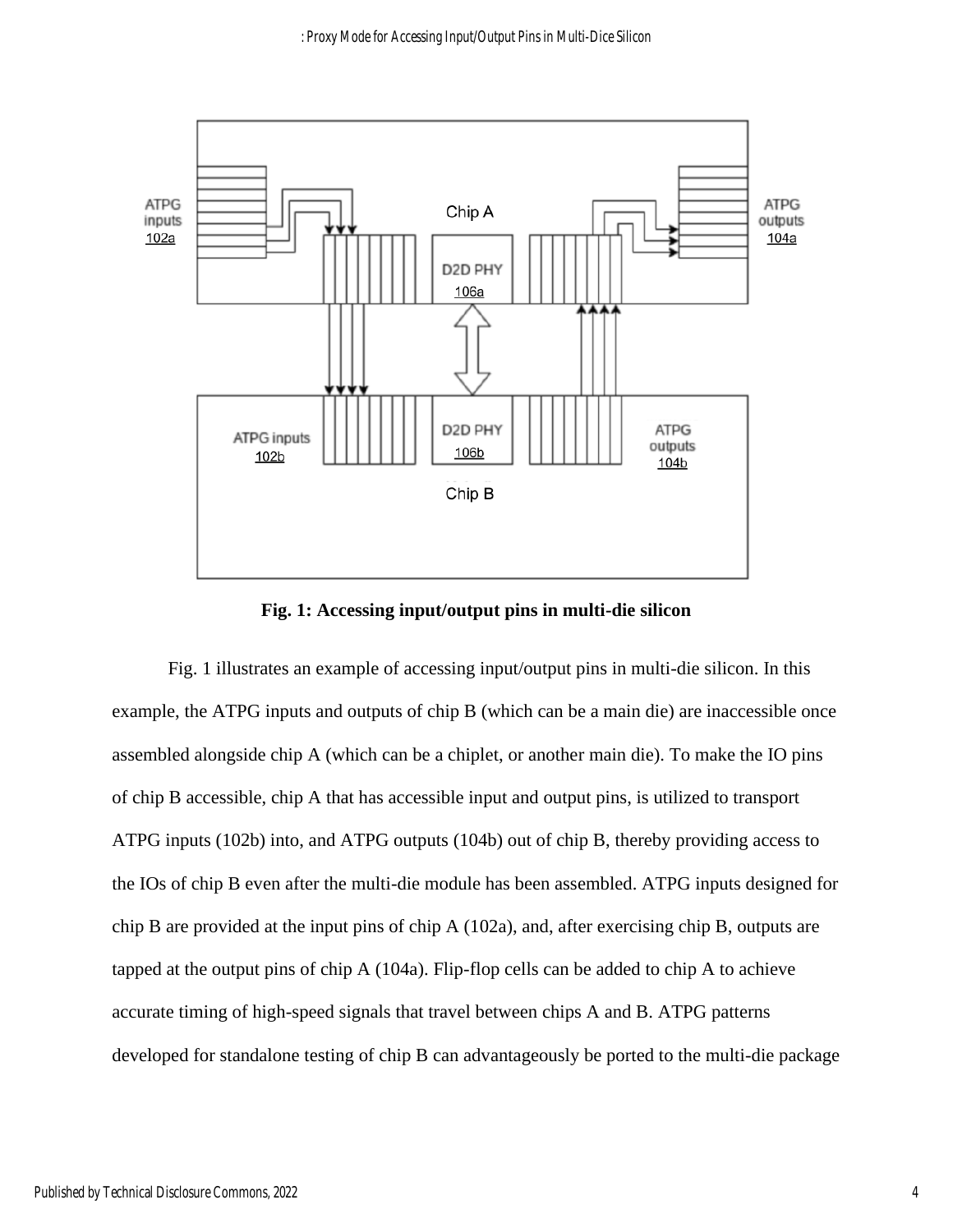with no changes to the test patterns, resulting in identical test coverage during standalone and multi-die package testing.



**Fig. 2: Accessing input/output pins in multi-die silicon via the D2D PHY layer**

Fig. 2 illustrates another example of accessing IO pins in multi-die silicon. In this example, the die-to-die (D2D) PHY (202), which is a high-speed serial communication interface between chips, is used to carry ATPG signals. As before, ATPG signals that target chip B (which can be a main chip) are routed through chip A (which can be a chiplet or another main die). Chip A includes scan-chain de-compressor (204a) and compressor (204b) modules. Scan chain compressors can create, e.g., 10:1 or more scan chain copies from one IO interface. A D2D interface typically has thousands of signals or more. Alternatively, the D2D PHY may utilize high-speed transmission techniques such as a Serializer/Deserializer (SerDes) interface.